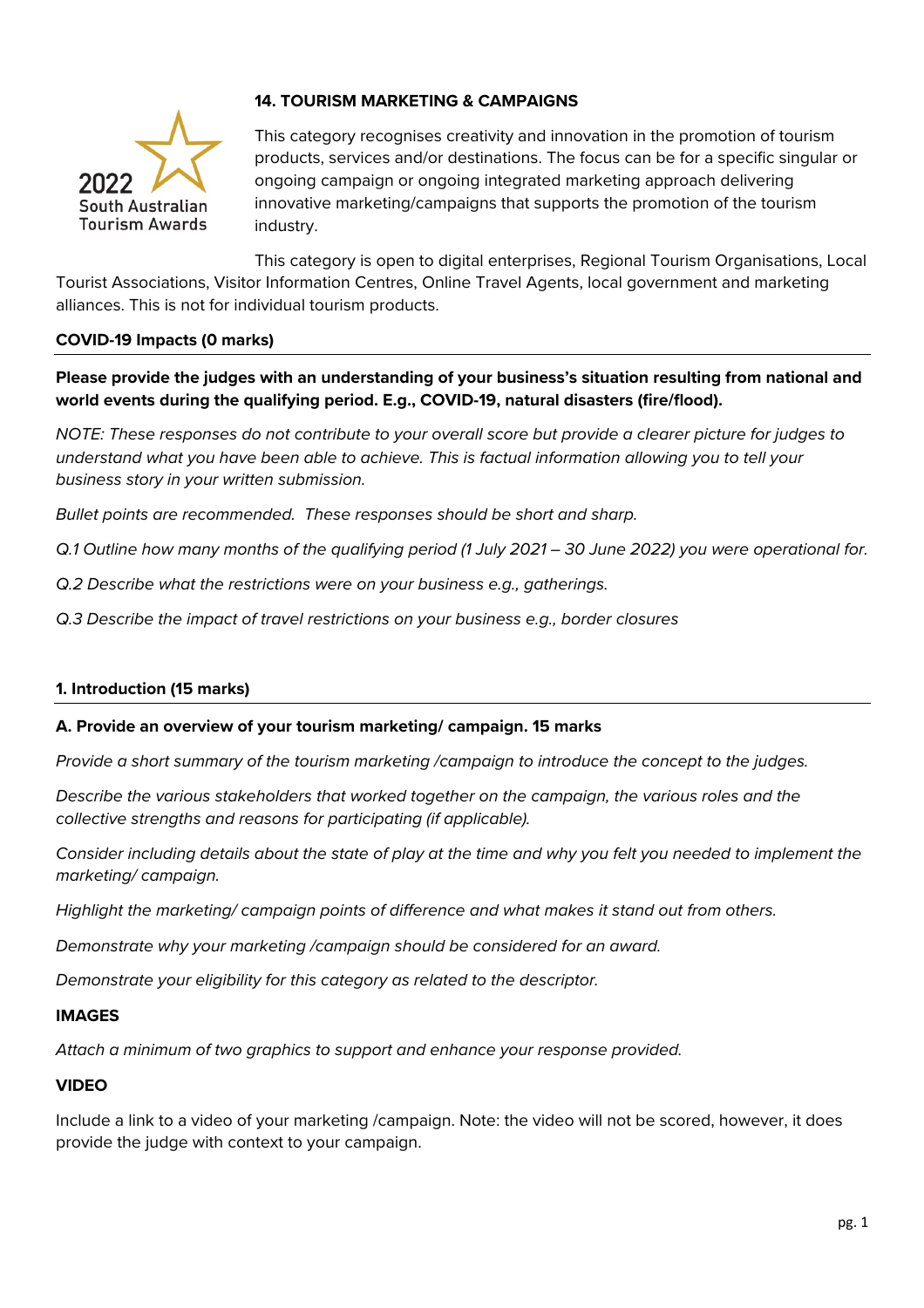#### **2. Campaign Development (25 marks)**

#### **A. Provide the rationale for the development of the marketing /campaign. 5 marks**

*Outline why the marketing /campaign was developed. E.g. was it for awareness, acquisition, retention, growth or other. Expand on the reasoning as to why it was needed e.g., why was greater awareness of the product/region needed?*

*What were the objectives set for the marketing/campaign?*

*Ensure to relate it back to tourism.* 

## **B. Provide an overview of the business overall marketing strategy and how the marketing /campaign supported this. 5 marks**

*Provide the judges with an overview of the overall marketing strategy for your business.* 

Explain how the marketing /campaign will support the overall marketing strategy. If a collective is entering, consider how the marketing /campaign will support the individual businesses marketing strategies or local/regional strategies in place.

# **C. Outline the market research and analysis used to inform the development of your marketing /campaign. 15 marks**

*Here you will outline the research stage of your marketing /campaign. Show the judges the depth of research undertaken from primary and secondary sources to support the development of your concept.* 

*Begin by demonstrating your understanding of your target markets and how you determined them. Describe them in terms of who they are, where they are from, how old they are, how they purchase travel, where they find information, what marketing channels they use, what motivates and inspires them and what they value.* 

*Outline other considerations that were researched for the marketing /campaign, e.g., seasonality, availability, competition, market dynamics.* 

*Describe how your campaign contributed to or enhanced the marketing and promotional efforts of the tourism industry locally, provincially, or nationally.*

### **IMAGES**

*Attach a minimum of two graphics to support and enhance your response provided. For example, a map of the geographical boundaries of the destination (if relevant) etc.* 

### **3. Execution and Creativity (30 marks)**

#### **A. Demonstrate your approach to the development of the innovative marketing creative. 15 marks**

*You have previously explained the rationale behind the marketing/campaign and the first steps (the research) undertaken to inform its development. Now, demonstrate to the judges how the marketing/campaign was developed using the data gathered in your research.* 

*Outline the approach to content creation. Detail how you outsourced, or undertook in-house, the various elements of the creative. For example, brand development, graphic design, video production, imagery, written word etc.* 

*If outsourced, describe elements of the brief. If you developed the creative in-house, detail the skill sets of those involved and how you worked up the creative plan behind the marketing.*